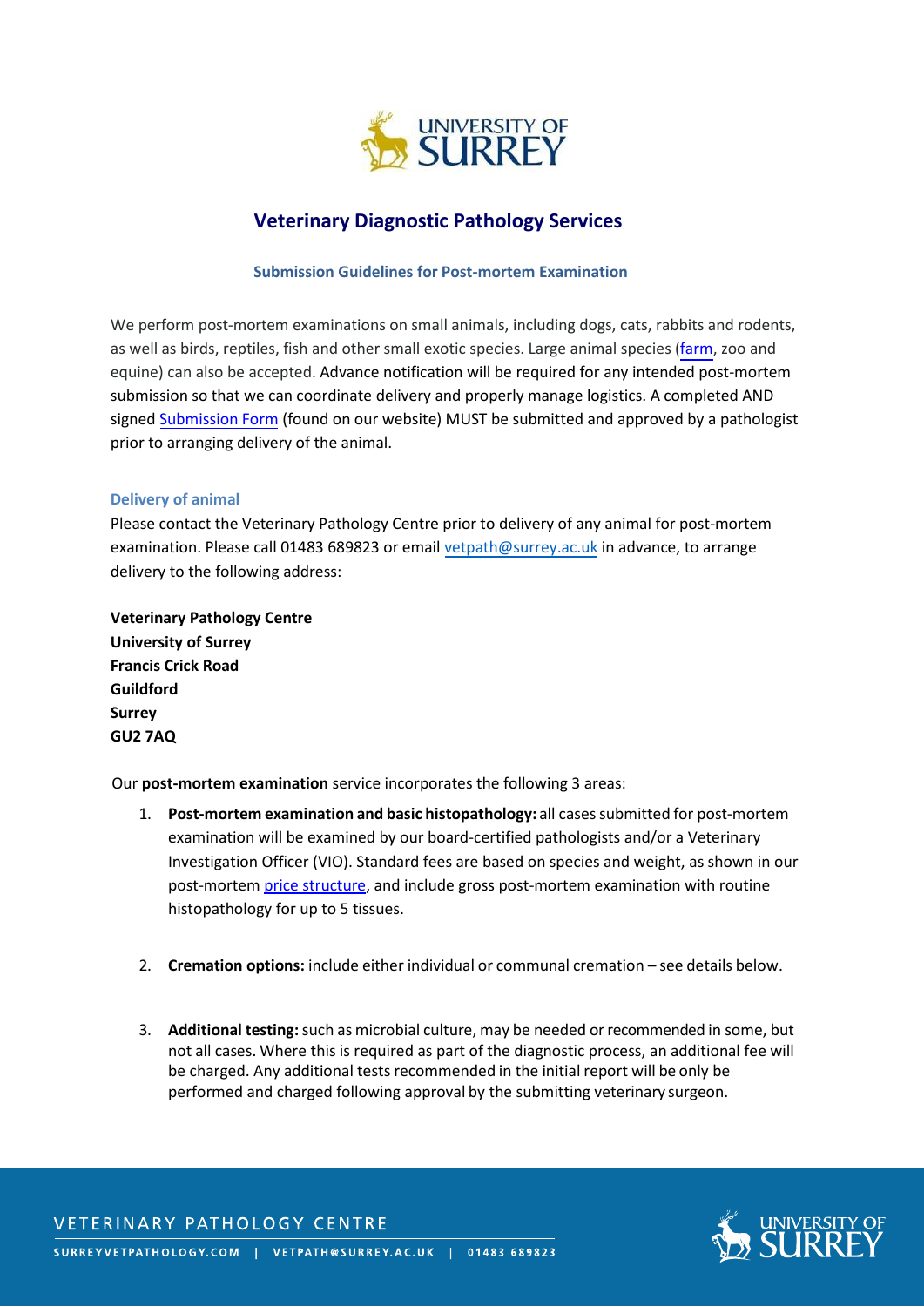# **Turn-around time (TAT)**

All post-mortem cases will be examined by our board-certified pathologists who aim to report gross pathology within 2 business days of the examination. Where histopathology is performed, a full report will be issued within 6-8 weeks, keeping our turn-around-times as low as practicable.

# **Cremation Options**

Cremation options are either individual or communal cremation. We cannot return animals for burial after post-mortem examination, and we do not perform cosmetic post-mortem examinations.

## **Communal Cremation**

For routine communal cremation, the cost is based on the weight of the animal in kilograms. Prior to post-mortem examination, animals will be weighed to determine a specific final cost. If this is significantly different to the estimated weight entered on the submission form, we will contact you.

- For animals under 10kg, a standard fee of £5 applies per animal
- For animals over 10kg, a fee of £0.50 per kg will be applied

# **Individual Cremation**

If an individual cremation is requested, we can suggest local pet cremation services. Any individual cremation will need to be arranged directly with the provider and will be subject to additional fees payable directly to the pet cremation provider. Please indicate this as a request on the [Submission Form.](http://www.surreyvetpathology.com/sites/default/files/documents/Private%20PM%20Submission%20Form%202020_2.pdf) We will liaise with the pet cremation provider regarding transfer of the animal.

# **Central Nervous System (CNS) Cases**

In CNS cases where removal of brain and spinal cord is indicated a surcharge of £200 will apply in addition to the standard fees. This covers the additional time taken to perform the post-mortem examination as well as the significantly increased number of histological sections that typically need to be taken and interpreted in such cases.

# **Litigation Cases**

If you have a case that requires post-mortem examination and preparation of reports for legal purposes because of potential or known medicolegal implications, please contact the Head of Pathology or the Pathologist on Duty. They will discuss the case with you and determine whether it can be accommodated. Costs will also be determined in advance and confirmed prior to submission.



**VETERINARY PATHOLOGY CENTRE**